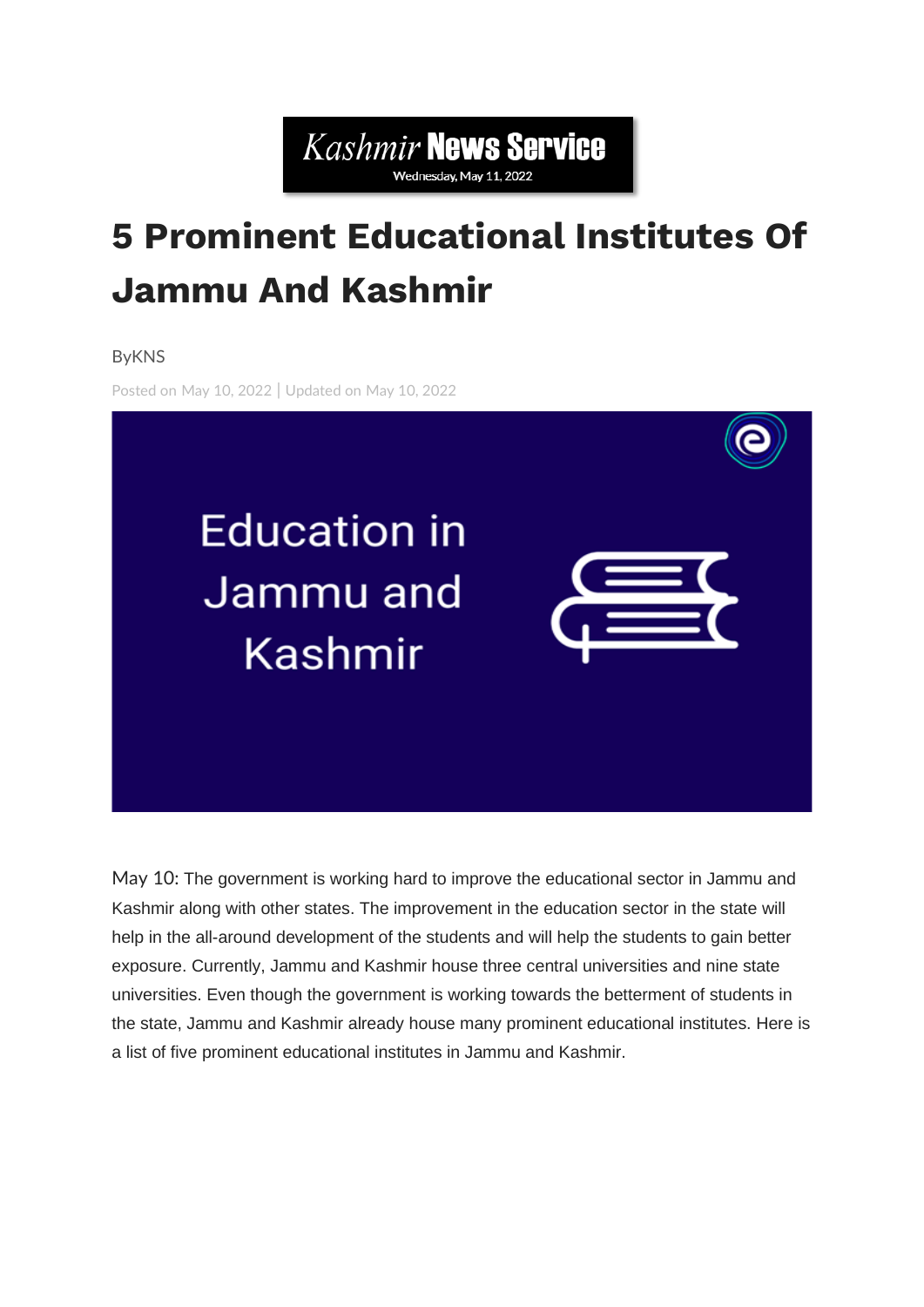## 1. IIT JAMMU

IIT Jammu was inaugurated on 6th august 2016 and the first batch of the students was welcomed in Paloura, Jammu. The institute was established under the mentorship of IIT Delhi. The institute is spread across an area of 400 acres and the land for the same was provided by the State Government of Jammu and Kashmir. The PhD scholars are housed on the Paloura campus. Currently, IIT Jammu has more than 100 faculties along with 600 students. The different departments of IIT Jammu are biosciences and bioengineering, civil engineering, chemistry, chemical engineering, computer science engineering, electrical engineering, humanities and social sciences, mathematics, materials engineering, mechanical engineering and physics. After completing courses from IIT Jammu, many a time, the students compete for **[Government](https://jobalert.ind.in/government-jobs/) Jobs**. In 2021, IIT Jammu also launched its very first dual degree too.

# 2. IIM JAMMU

Jammu also houses the Indian Institute of Management. IIM Jammu was established in 2016 by the Government of India. Expanding the institute, IIM Jammu opened its off-campus in Srinagar. The different programmes which are offered by IIM Jammu are doctoral programme, post-graduate programme, executive education and faculty development programmes. The Open Programmes of IIM Jammu are extremely helpful for someone who is preparing for a good **[Sarkari](https://jobalert.ind.in/) Result** because of the flexibility that the program provides.

### 3. IIMC JAMMU

IIMC Jammu was set up in 2012 to increase the national footprint of the Indian Institute of Mass Communication. The first batch of IIMC Jammu only had an intake of 15 students. The IIMC Jammu was provided with an area for the construction of a permanent campus in 2016. The different departments of IIMC Jammu are the Department of Short-term courses and training, Department of Publications, Department of New Media and Department of IT. The different post-graduate diploma programmes that are offered by IIMC Jammu are radio and TV journalism, advertising and public relations, Hindi journalism, English journalism, Odia journalism, Urdu journalism, Marathi journalism and Malayalam journalism.

#### 3. NIT SRINAGAR

NIT Srinagar was established back in 1960. The institute is situated on the bank of Dal Lake. The institute provides a B.Tech programme, M.Tech programme, M.Phil and PhD. The institute houses a library that has a collection of more than 60,000 books and more than 6,000 volumes of journals. NIT Srinagar has 12 departments. Most of these departments are science-related along with one department dedicated to humanities and social science.

#### 4. NIFT SRINAGAR

NIFT Srinagar has been running since 2016 and since then, it has been functioning as a temporary campus. Currently, the construction of a permanent campus is underway in Budgam. The permanent campus of NIFT Srinagar will be housing a design studio, residential quarter, auditorium, academic block and administrative block. The different UG Programmes of NIFT Srinagar are Fashion Design, Fashion Communication and Fashion and Lifestyle Accessories. In addition to that NIFT Srinagar also offers the students with Master in Fashion Management.